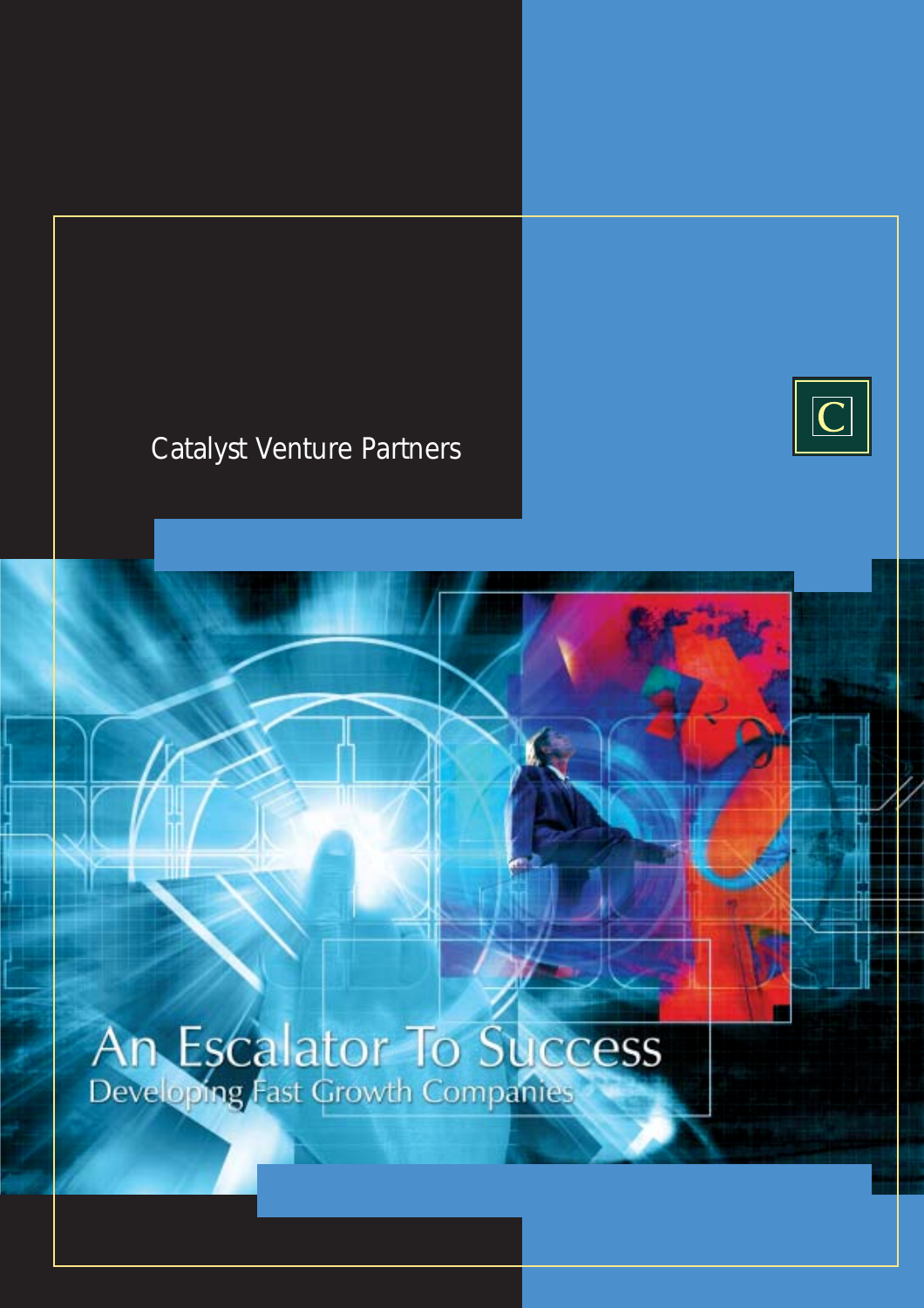

- o Shaping and structuring start-up and early-stage companies for fast growth with a view to a planned exit is a complex and difficult challenge.
- o Most potential fast growth companies require substantial help and support to successfully make it to a high value exit.
- o The foundations of success lie in identifying distinctive capabilities and strategic assets that can be exploited to generate supernormal profits.
- o Taking the right strategic, tactical and operational actions relies as much on managerial and operational strength as it does on ideas and vision.
- o Substantial funding is required which can only be obtained by creating strong investor appeal through the demonstration of real substance.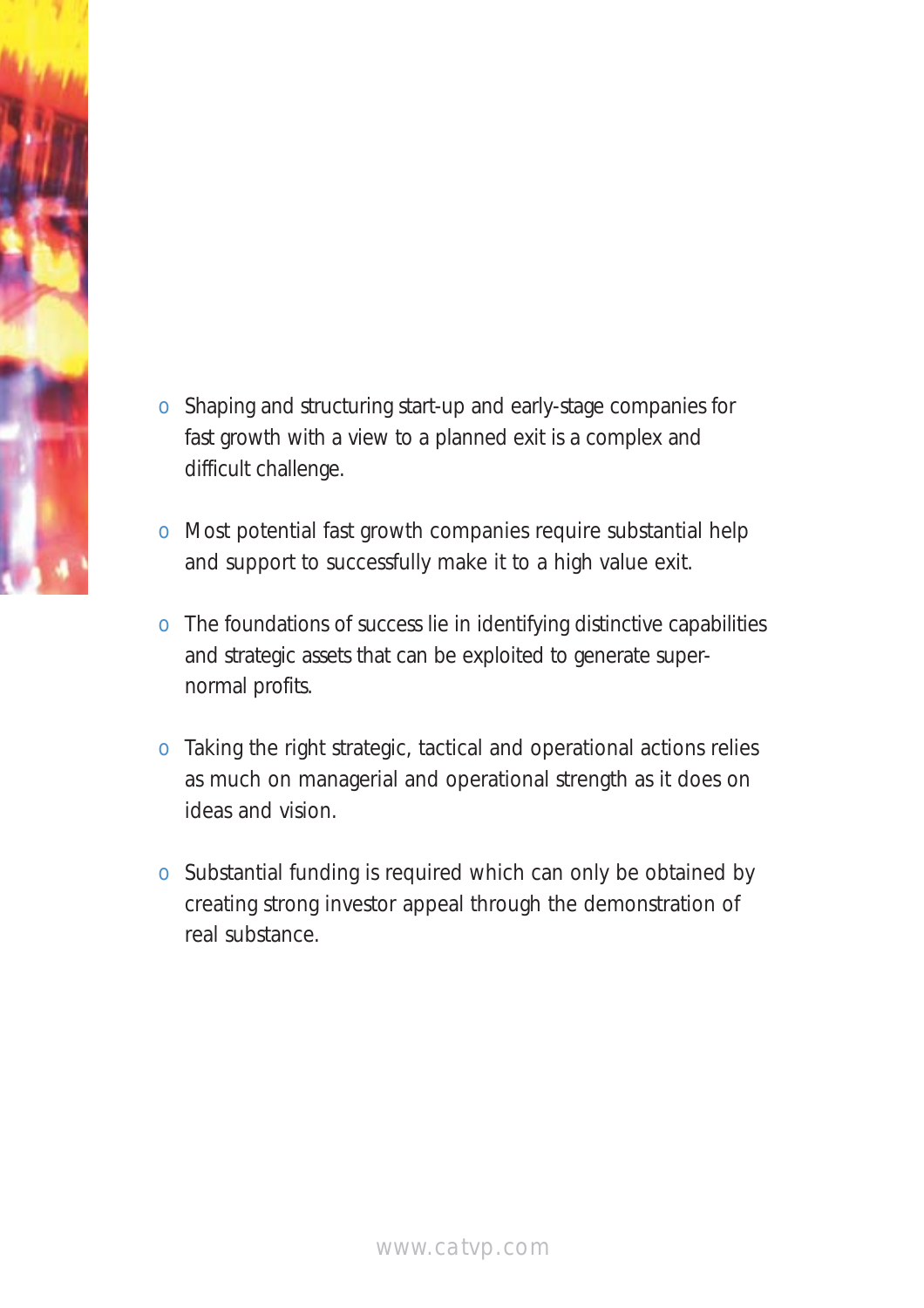# **An Escalator To Success** - White Paper Developing Fast Growth Companies

Shaping and structuring start-up and early-stage companies for fast growth with a view to a planned exit is a complex and difficult challenge. Companies invariably need substantial help and support to achieve a high exit value. The foundations of success lie in building and sustaining a strong market position achieved by acquiring and exploiting distinctive capabilities and strategic assets. Adopting the right tactical and operational actions to achieve this depends as much on managerial and operational strength as it does on ideas and vision. There is also a strong relationship between investment and fast-track growth. Funding is crucial and the ability to attract it requires the creation of strong investor appeal through the demonstration of real substance.

The **Catalyst Accelerator Programme** helps start-up and early-stage companies achieve a high value exit strategy through fast-track growth, goal attainment and the attraction of vital external funding. Fashioned on true partnerships rather than mere consultancy, the Programme is underpinned by a well-proven method that combines hands-on, independent business development expertise with access to capital and ongoing investment funds.

### **The foundations of growth:** distinctive capabilities and strategic assets

Growth can be viewed in terms of how effectively companies understand and exploit the distinctive capabilities and strategic assets they already have and how they plan to acquire new ones. Distinctive capabilities and strategic assets should confer

an element of exclusivity or "uniqueness". Without it, there is no real sustainable competitive advantage and the supernormal profits that put companies on the fast track will be difficult to generate. At the very least, distinctive capabilities and strategic assets should be difficult for others to copy or obtain.

But while strategic assets and distinctive capabilities are important, they are not sufficient in themselves. They must also be managed effectively and brought to bear in a timely and efficient way in order to create opportunities.

#### **What we mean by distinctive capabilities and strategic assets**

Essentially, distinctive capabilities are the skills that enable companies to operate. Typically they might include:

- An innovative culture that is able to deliver timely new products and services.
- o Key human resources such as talented management and development teams.
- o A network of relationships that creates an efficient supply network.
- o Buying know-how.

Strategic assets, on the other hand, are the resources companies have that they can exploit. Typical strategic assets might include:

- o Intellectual property such as software or design rights.
- o Reputation for high quality work and/or fast delivery.
- o Prime site locations.
- o Operating licences in highly regulated markets.

In reality, however, the difference between distinctive capabilities and strategic assets is not always clear-cut. For example, a distinctive capability can create reputation, which is an asset.

### **Funding up the value curve:** phases of growth and risk/reward profiles

Business development is a continuum from idea to IPO and beyond. However, it can be characterised into distinct phases. These can be defined as:

- o Pre-seed creation and formulation of initial business ideas.
- o Seed product /service is under development and pre-sales.
- o Start-up product developed and some initial sales.
- o Early-stage pre-profit but sales growing rapidly.
- o Expansion profitable.

Development through these phases focuses on building the requisite company platform - creating management structures and systems so that the distinctive capabilities and strategic assets of the business can be exploited. It also focuses on shaping and presenting the company to appeal to investors as well as facilitating access to appropriate funding sources.

1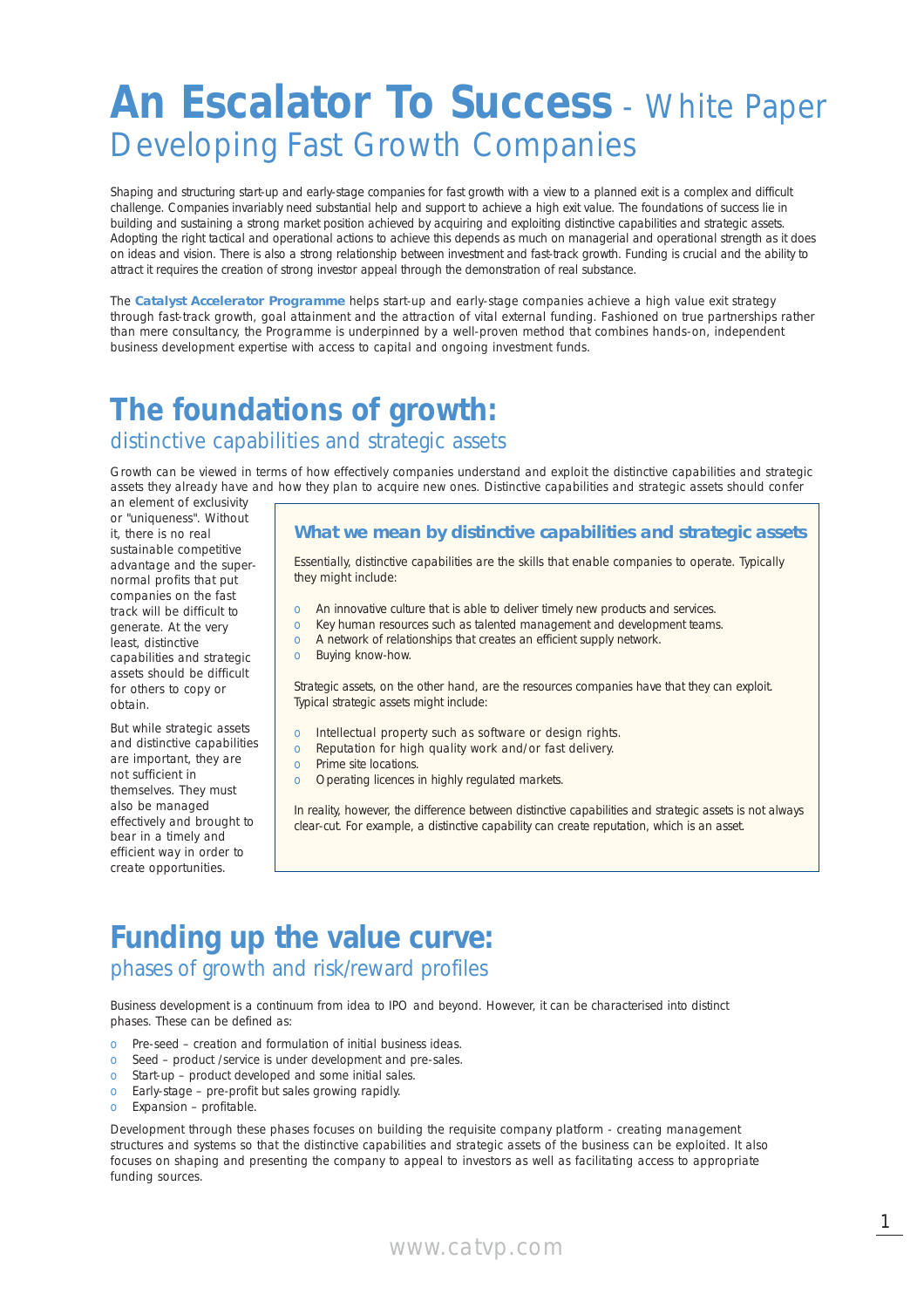Broadly speaking, in the Pre-seed phase, companies are formulating and defining their business ideas. As companies move into the Seed phase, development of products and services are well under way and pre-sales activity has begun. With initial sales coming through in the Start-up phase, Early-stage development is characterised with sales growing rapidly, although profitability may not yet have been achieved. This comes in the Expansion phase.

Conceptually, there is a relationship between the development of a company and its value. As a company passes through each phase of development, value should increase. This relationship can be called "the value curve". In practice, however, perceived value changes and corresponding investment can only be achieved once key milestones have been reached.

### **Moving up the curve:** a multi-faceted approach

So how can a company move up the curve? The Catalyst Company Accelerator Programme is a well-developed and well-proven approach to the challenge that is designed to put companies on the fast track for growth.

The Programme is underpinned by a series of exercises and tasks that enable companies to move up the value curve and pass key milestones. In practice, many of these tasks run in parallel with one another and can be undertaken either as prefunding or post-funding exercises.

**Developing an operating business plan:** The operating business plan is a working document that serves to highlight the strengths and weaknesses of a company. It provides a guide to the action needed to develop the proposition to a point where it is attractive to investors. Typically, the process of creating the operating business plan throws up a variety of issues that require addressing.

o Is the management team up to the job of creating and managing a fast growth business? Are the weaknesses recognised or are people deluding themselves? This can be one of the most difficult

#### **The Value Curve/Investment Step Relationship – an indicative example**

**Softco Ltd is a fast growth business that has had three rounds of investment:**

Series A - £0.5 million at a valuation of £1.5 million; Series B - £2.5 million at £5 million; Series C - £10 million at £20 million. The business was sold for £60 million.

The investments were secured when the following milestones were reached:

- **Series A**: Product was fully developed and about six "blue chip" customers had been secured.
- **Series B**: Revenue was on track to achieve about £1 million in the investment year, the management team had been strengthened and a strong pipeline had been developed.
- **Series C**: Forecast revenue had grown to £10 million in the investment year. The company was profitable and was on track to achieve net earnings in excess of £5 million the next year and a target exit.

Throughout the growth process, the value of the company has grown and can be seen as notionally rising in a curve. However, in practice this valuation can only be realised and investment obtained on optimum terms once thresholds or milestones have been reached.



issues facing a new, entrepreneurial management team. Often, bringing in professional managers to supplement the founders during the later stages of development can finesse the problem.

- o Is the intellectual property sufficiently well developed and protected? The ownership of intellectual property is a minefield. There are numerous horror stories of start-up companies having asked friends to do some software coding for them only to discover that this friend now owns the intellectual property. Developing products at work on employer's time and their equipment with a view to starting your own enterprise can mean your employer owns the intellectual property. We help companies find their way through this maze, bringing in intellectual property lawyers where necessary.
- o Is there a coherent market strategy? Does the company know who will buy and why? This knowledge forms the basis for both the sales and the marketing strategies and, if it is wrong, can lead to company failure.
- o Is the product ready for launch? Is there really a sellable product or is it merely an advanced beta version that still needs extensive debugging and testing.
- o Is there a compelling "must-have value proposition"? It is simply not enough for company to offer "nice-to-have" technology. It must solve a real business problem where there is a demonstrable return on investment.
- o Is the revenue model structured correctly and pitched at the appropriate price point? Getting this right is absolutely essential, as companies often don't get a second chance. There are also various potential options to factor in – buy, rent, lease, licence etc.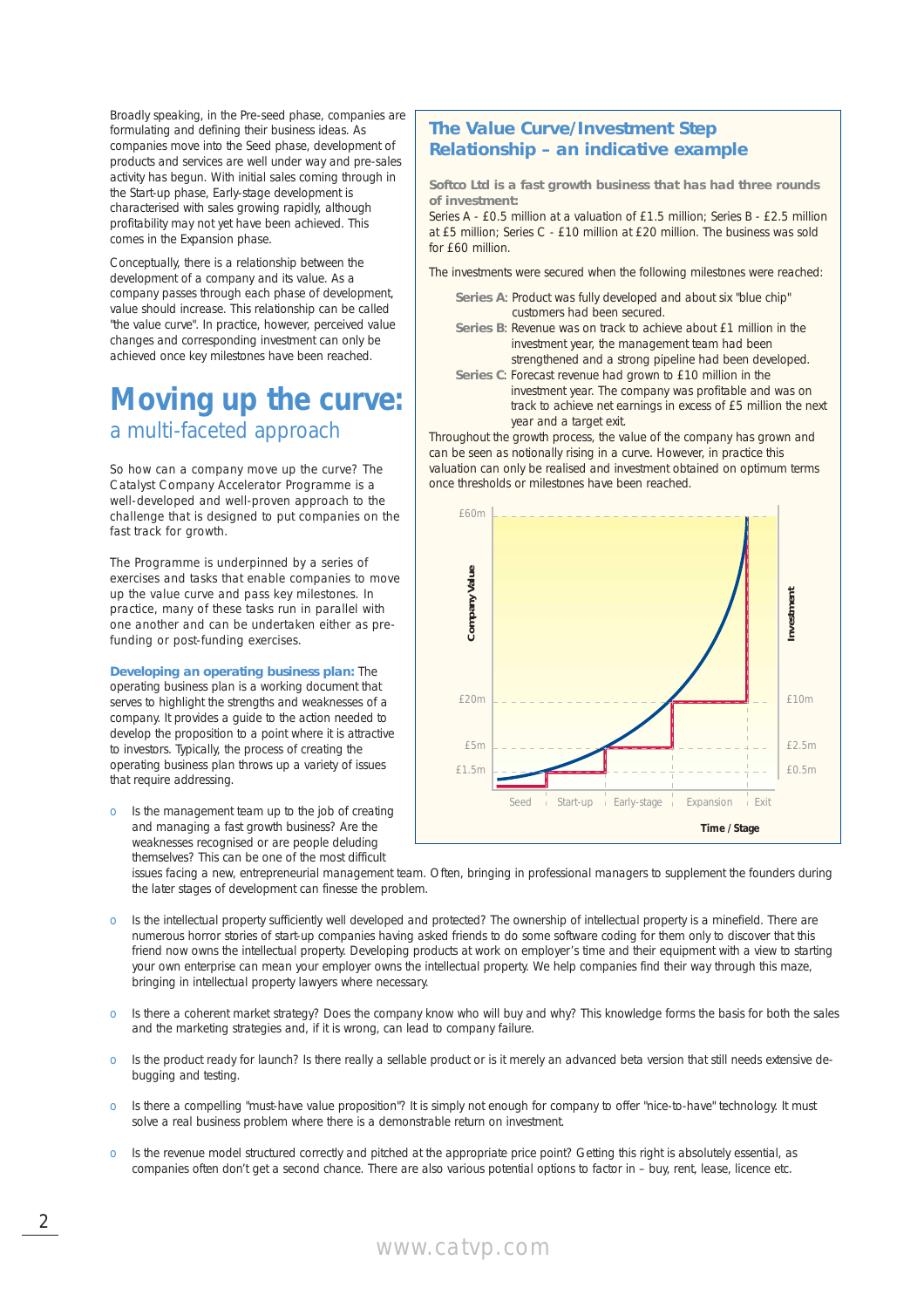**Implementing change:** Companies often need independent advice and help in addressing the key implementation issues that arise from developing the operational business plan. These can be quite diverse but typically involve:

- o Identifying and helping to recruit key members of the management team. We have a substantial network of highly experienced individuals who are looking for "opportunities" as opposed to jobs and are often willing to become investor directors.
- o Assisting with the development of a market strategy. Using both analytical and market research techniques, we can help focus the strategy that forms the basis for the marketing and sales efforts.
- o Providing contacts in organisations that could become strategic partners. We do this through our relationships with a wide range of companies from corporate venturers to smaller client investors. We use our reputation as a way to open the door for early-stage businesses.
- o Helping to clarify roles. We work with each member of the team to identify their respective roles, assessing both their strengths and their weaknesses.
- o Developing sales plans. Our sales plan generates both target customers and target outcomes. It is based on a disciplined sales process that anyone can follow and leads to rigorous pipeline analysis and revenue forecasts.
- o Carrying out team building exercises. Frequently with new teams created to exploit intellectual property, there are communication difficulties and it can take some time for teams to become a coherent entity. Our team building exercises use questionnaires and discussion techniques to identify key issues and develop possible solutions.

**Reference and trophy customers:** One of our most important roles is helping companies win trophy and reference customers in key markets. A reference customer is one that is willing to publicly support a company's product or service. A trophy client is one that gives potential customers and investors confidence that the product or service on offer is cutting edge, reliable and well supported.

Reference and trophy customers are essential for the development of a fast growth company. We spend a lot of time working with portfolio companies to create a wish list of customers, identify suitable contacts and develop a strategy for penetration. We then help them negotiate appropriate terms and conditions.

**Raising funding:** We adopt a very strategic approach to fund raising - matching funds to the stage of development of the company. For seed and start-up companies, we seek to access funds from a variety of sources including:

- o Government grants under such schemes as the "Smart" programme and the National Endowment for Sciences, Technology, and the Arts (Nesta).
- o Government small firm loan guarantee schemes supported by many of the major banks.
- o Factoring and invoice discounting.

For later stage companies, we typically aim to raise a combination of debt and equity from such sources as:

- o Private investors.
- o Mezzanine loan finance from banks.
- o Institutional investors such as venture capital organisations.
- o Government grants under the European Union regional funds programme.
- o Corporate venturers who will often combine finance with other forms of support.

However, whatever stage a company is in, the same processes are required:

- o Preparing a business plan suitable for investors that helps sell the vision as well as the reality.
- o Providing contacts into the funding community.
- o Developing presentations to ensure that the appropriate messages get across.
- o Assisting in the negotiation process to ensure that the funding is injected on the best possible terms.

**Post-funding support:** Raising funds is not an end in itself. It should be viewed as a beginning. The next step is to help manage the post-funding process to ensure that it is effectively applied, further funding is obtained (as necessary) and a successful exit is realised. This often involves:

- o Taking a seat on the board to help the founders manage investor relations.
- o Helping recruit additional senior staff to manage the process of fast growth.
- o Mentoring the CEO and other senior managers to help them deal with the stress of managing fast growth.
- o Developing future funding strategies.
- o Identifying potential acquisition targets.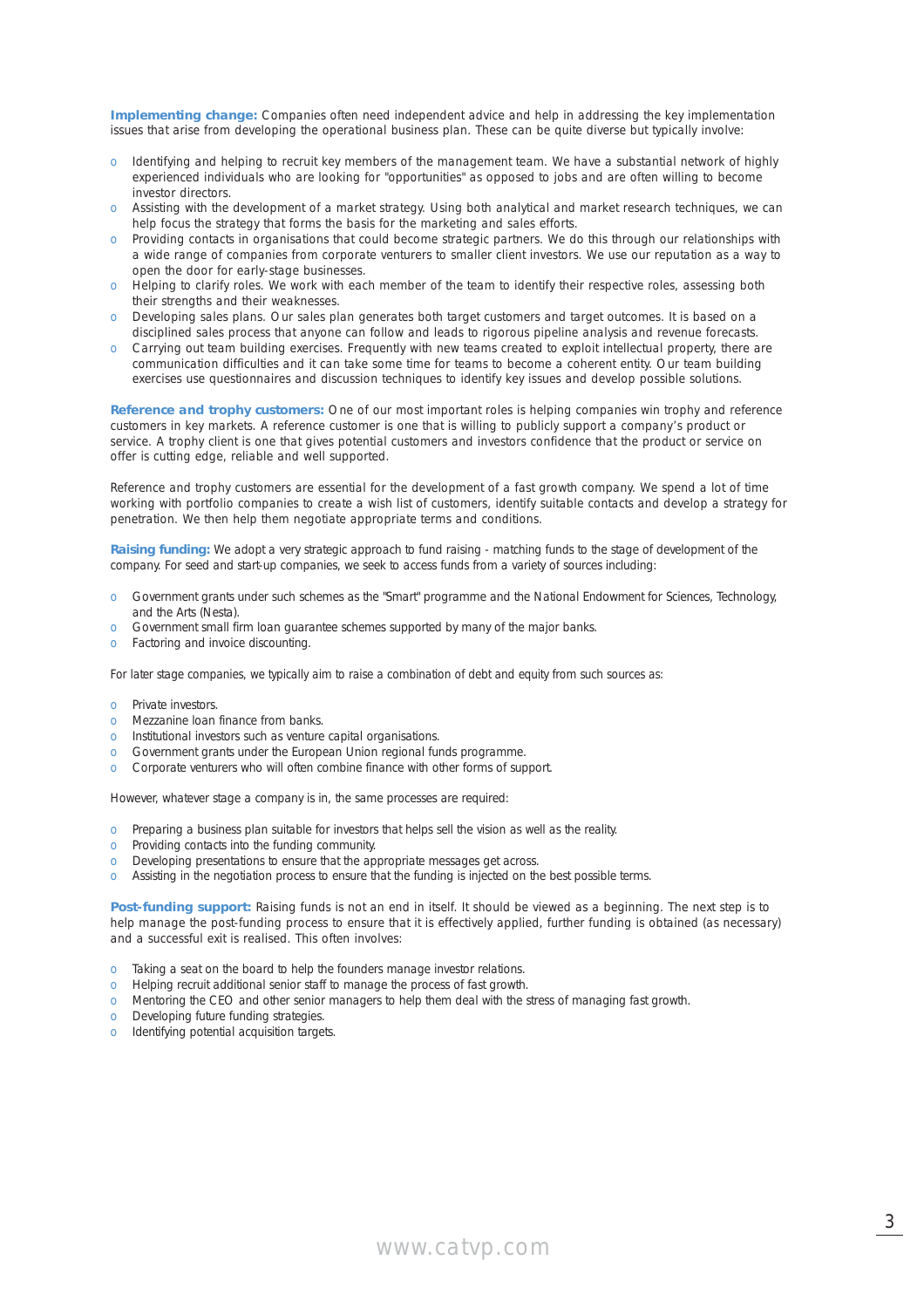Fast growth businesses will have various different stakeholders - founders, management and investors. All the stakeholders must believe that they will achieve a fair return on exit. If the returns are perceived as being unbalanced, then there is a danger that potential will not be fulfilled. Future investment may not be forthcoming and quality management may not be attracted.



As investment is drawn into the business and the business value grows, entrepreneur value increases from £0.5 million at the seed stage to £20 million on exit. However, entrepreneur shareholdings fall from 100% at the seed stage to 33% on exit. This is illustrated below.

|                             | Seed     | Start-up       |     | Early-stage |     | Expansion |     | Exit | <b>Exit Multiple</b> |
|-----------------------------|----------|----------------|-----|-------------|-----|-----------|-----|------|----------------------|
| <b>Pre-Money Value</b>      | 0.5      | 1.5            |     | 5           |     | 20        |     | 60   |                      |
| <b>Investment</b>           | 0.0      | 0.5            |     | 2.5         |     | 10        |     |      |                      |
| <b>Post-Money Value</b>     | 0.5      | $\overline{2}$ |     | 7.5         |     | 30        |     |      |                      |
| <b>Entrepreneur Value</b>   | 0.5      | 1.5            | 75% | 3.75        | 50% | 10        | 33% | 20   |                      |
| <b>Investor 1 Value</b>     | $\Omega$ | 0.5            | 25% | 1.25        | 17% | 3.3       | 11% | 6.7  | 13.3                 |
| <b>Investor 2 Value</b>     | $\Omega$ |                |     | 2.5         | 33% | 6.7       | 22% | 13.3 | 5.3                  |
| <b>Investor 3 Value</b>     | $\Omega$ |                |     |             |     | 10        | 33% | 20   | 2.0                  |
| <b>Total Investor Value</b> | $\Omega$ | 0.5            |     | 3.75        |     | 20        |     | 40   |                      |

### **Investor/Entrepreneur Share of Exit Value (£millions)**

In the example above investors at the start-up stage (Investor1) achieve 13 times their initial investment. Investors at the early stage get back 5 times their investment. Investors at the expansion stage (pre exit) achieve twice their initial investment.

The returns to investors reflect the different risk/reward profiles of the company development cycle. In the early stage of a company, risk of failure is very high. But, as the company becomes more established and is able to attract better quality management, the risk declines. Accordingly, investors need to match their returns to their appetite for risk.

Clearly, managing a fast growth company is a difficult, complex challenge and companies need substantial support. A company's development is generally resource intensive and invariably requires external funding. Inward investment is based on a company achieving key milestones. The return to stakeholders needs to reflect the inherent risks in a company passing through the various stages of development. The Catalyst Company Accelerator Programme is designed to help companies achieve key milestones in order to obtain necessary funding.

#### **Catalyst Venture Partners Ltd**

2 Queen's Parade Bath BA1 2NJ tel: +44 (0)1225 331498 fax: +44 (0)1225 331568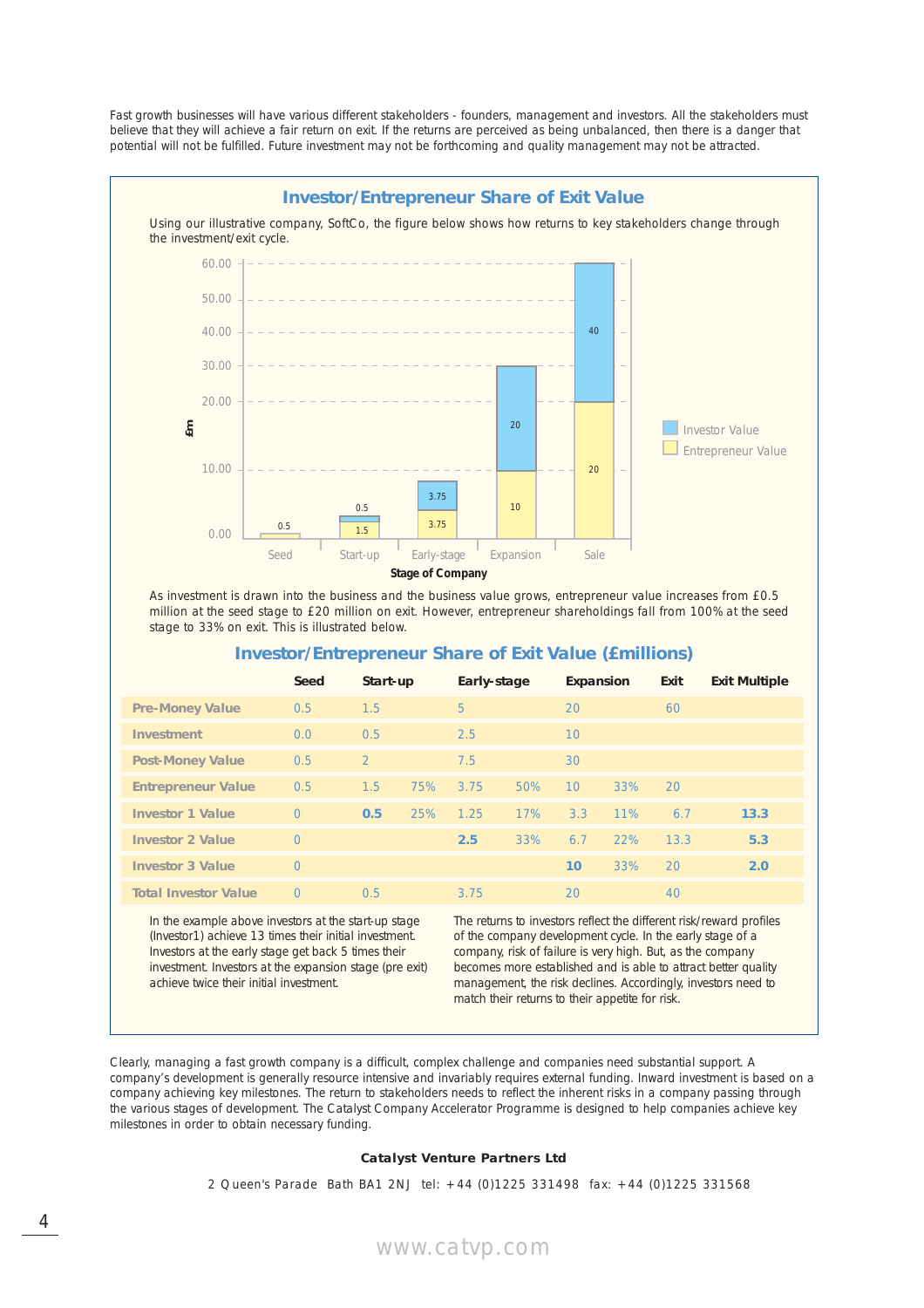|                    | <b>Characteristics</b>                                                                                                                                    | Type of advice and help                                                                                            | <b>Funding</b>                                                  |
|--------------------|-----------------------------------------------------------------------------------------------------------------------------------------------------------|--------------------------------------------------------------------------------------------------------------------|-----------------------------------------------------------------|
| Pre-seed           | Pre-establishment<br>of ideas.                                                                                                                            | <b>General business</b><br>education.<br>Networking.<br>Basic concepts.                                            | Low.                                                            |
| <b>Seed</b>        | Product under<br>development.<br>Pre sales.<br>Embryonic management.<br>Capital required to<br>prove the product.                                         | Start up education.<br>Networking.<br>Company formation.<br><b>Business plan</b><br>preparation.<br>IP protection. | Self-funding.<br>Friends and family.<br>Grants.                 |
| Start-up           | Product available.<br>Initial sales.<br>Weak management.<br>Capital required to<br>develop company<br>structure/ management team.                         | Strategic marketing.<br>Funding.<br>Recruitment.<br>Trophy clients.<br>Deal making.                                | Friends and family.<br>Bank.<br>Early stage.<br>Angels.<br>VCs. |
| <b>Early-stage</b> | Some revenues.<br>Core management<br>team in place.<br>Fast growing.<br>Trophy clients.<br>Capital required to<br>finance sales and marketing.            | Tactical marketing.<br>Positioning.<br>Strategic funding.<br>Recruitment.<br>Fast growth.                          | Bank.<br>Angels.<br>VCs.<br>Factoring.<br>Invoice discounting.  |
| <b>Expansion</b>   | Regular revenues.<br>Developed management team.<br>Fast growing.<br>Diversified client base.<br>Capital required to expand<br>into new markets/marketing. | Market strategy.<br>Investment ahead of<br>the curve.<br>Mentoring.                                                | VCs.                                                            |